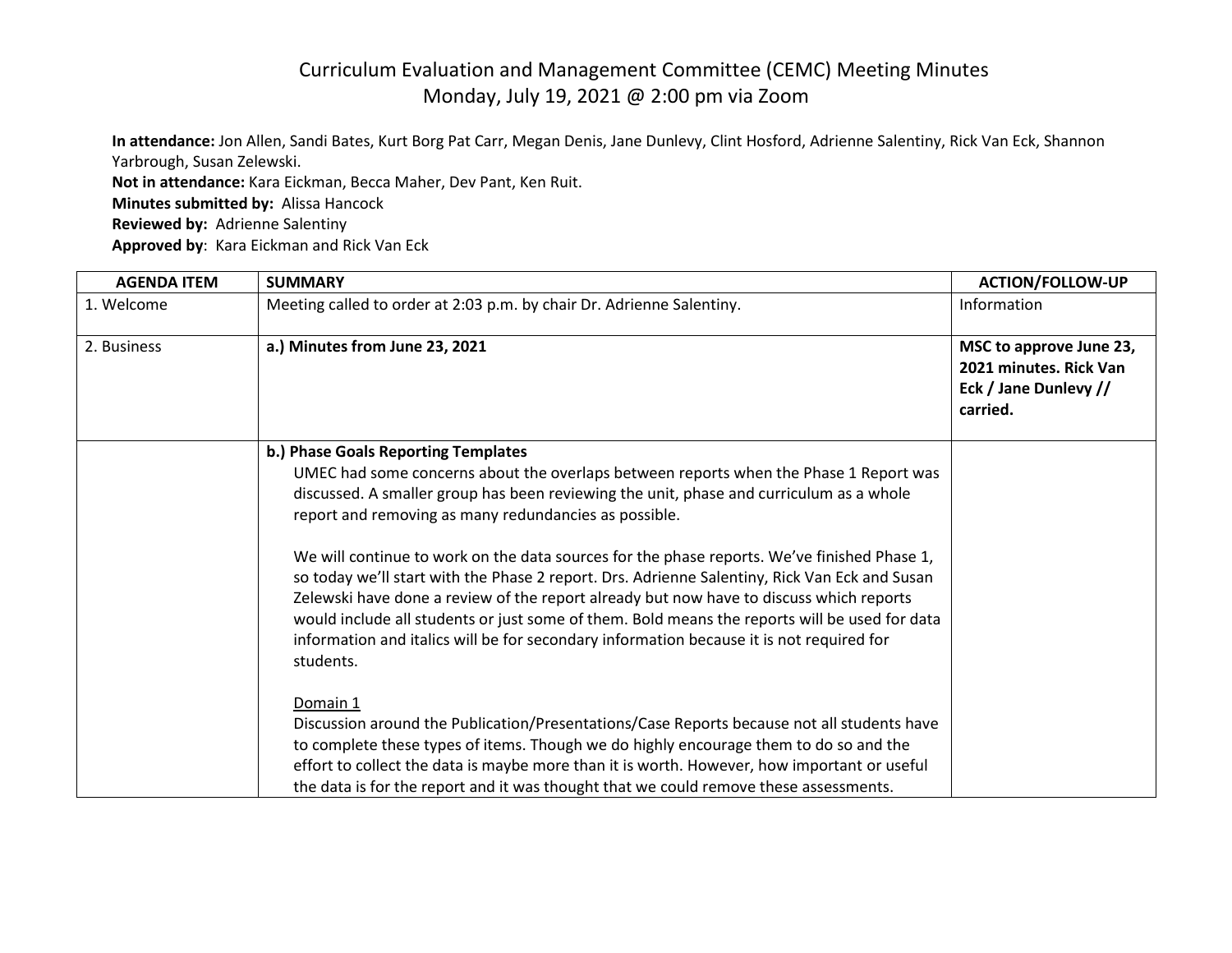| RECOMMEND to UMEC to remove the Publication/Presentations/Case Reports from                      |  |
|--------------------------------------------------------------------------------------------------|--|
|                                                                                                  |  |
| domain 1 assessments. Dr. Rick Van Eck will also run this removal by Dr. Marc Basson as          |  |
| well.                                                                                            |  |
|                                                                                                  |  |
| ACTION ITEM: Pending a side discussion on the SHaPE H& P assessment process.                     |  |
|                                                                                                  |  |
| Domain 2                                                                                         |  |
| The domain address research opportunities but because not all students are required to           |  |
|                                                                                                  |  |
| complete a Publication/Presentations/Case Reports it was agreed upon to remove it. We            |  |
| have other assessments that are required to cover research topics.                               |  |
|                                                                                                  |  |
| Clerkships do intentionally do basic science integration, however, there was not standard        |  |
| outlined as to how assessment should be done. Therefore, all clerkships, assess this             |  |
| differently, but was discussed that we have evidence of basic science in phase 2 that this       |  |
| could be removed for this domain.                                                                |  |
|                                                                                                  |  |
| SHaPE H&P's was removed and CSPR is on hold for the moment.                                      |  |
|                                                                                                  |  |
|                                                                                                  |  |
| Domain 3                                                                                         |  |
| Assessments looked good.                                                                         |  |
|                                                                                                  |  |
| Domain 4                                                                                         |  |
| Professor rounds will be a heavier lift but will provide good data. Will check to see if a query |  |
| could help with the lift required. Also, the research and presentation could be separated out.   |  |
|                                                                                                  |  |
| Domain 5                                                                                         |  |
|                                                                                                  |  |
| Letters of professionalism come from the Office of Student Affairs and currently they go         |  |
| through each students file and collate the information for the letters.                          |  |
| It was noted that Leo can generate a list of objectives by instructor                            |  |
|                                                                                                  |  |
| Domain 6                                                                                         |  |
| Used clerkships evaluation questions 1, 15, & 16                                                 |  |
|                                                                                                  |  |
|                                                                                                  |  |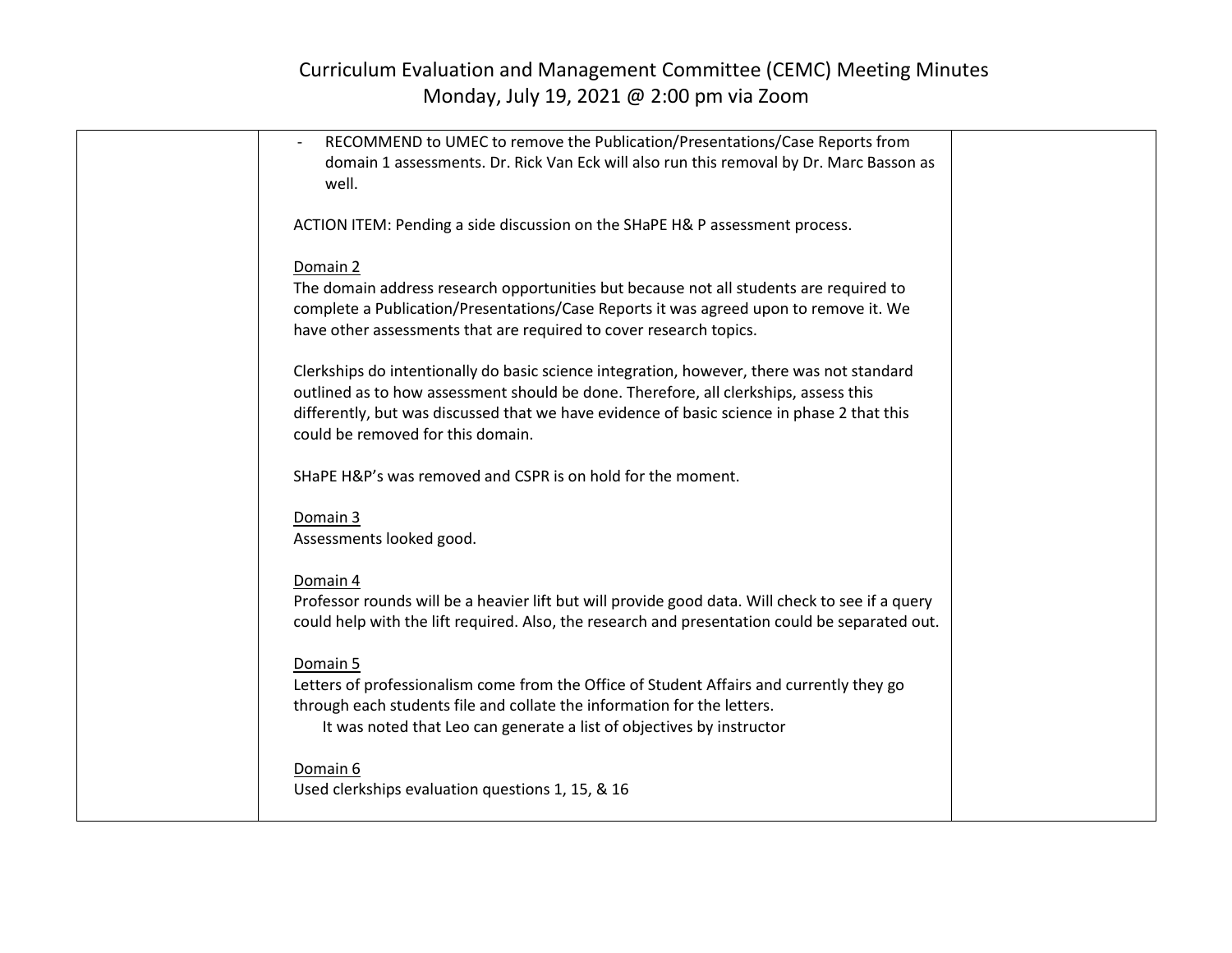| Domain 7<br>Class of 20204 will have a IPE elective be required, which is currently pending for UMEC<br>approval. ISCLE is not required but students may choose to do it.                                                                                                                                                                                                                                                                                                                                                                                                                                                                                                                                                                                                                                                                                                                                                                                                                                                                                                                  |               |
|--------------------------------------------------------------------------------------------------------------------------------------------------------------------------------------------------------------------------------------------------------------------------------------------------------------------------------------------------------------------------------------------------------------------------------------------------------------------------------------------------------------------------------------------------------------------------------------------------------------------------------------------------------------------------------------------------------------------------------------------------------------------------------------------------------------------------------------------------------------------------------------------------------------------------------------------------------------------------------------------------------------------------------------------------------------------------------------------|---------------|
| c.) FYI: Definition of Narrative Feedback (Element 9.5)<br>There was an update to our definition of narrative feedback so that is more accurate. We have<br>added 'or completion of a course of supervision.' Technically, this is not a "definition" of<br>narrative feedback. It's a description of how we provide it. It's used in a procedure document<br>and fits well in this context.                                                                                                                                                                                                                                                                                                                                                                                                                                                                                                                                                                                                                                                                                               | <b>Tabled</b> |
| a.) Curriculum as a Whole Report updates: This will remain a standing item until we feel it has<br>been addressed.<br>a. Keyword tagging<br>b. Assessment question mapping.<br>c. Objectives update:<br>i. Phase 1 objectives: We had MS4 students review and make suggestions<br>for changes. Adrienne Salentiny and Rick Van Eck are reviewed them. Dr.<br>Ken Ruit is also looking at them from a biomedical science view and Dr.<br>Jon Allen has reviewed several from a clinical science view. These should<br>be ready to come back to CEMC soon to be approved and then mapped.<br>This is a huge accomplishment and we are grateful for everyone's effort.<br>ii. Session objectives tagging (from previous meeting discussion): Adrienne<br>Salentiny did reach out to Becca Maher about faculty objectives and<br>thought it would they could easily separate out by instructor. The faculty<br>member would provide five keywords of their own. Then we will have<br>someone review them and select the closest controlled vocabulary word<br>to start mapping the curriculum. | Informational |
| Future agenda item:                                                                                                                                                                                                                                                                                                                                                                                                                                                                                                                                                                                                                                                                                                                                                                                                                                                                                                                                                                                                                                                                        |               |
| <b>Future Tasks:</b><br>1. Faculty tagging their own sessions with keywords                                                                                                                                                                                                                                                                                                                                                                                                                                                                                                                                                                                                                                                                                                                                                                                                                                                                                                                                                                                                                | Information   |